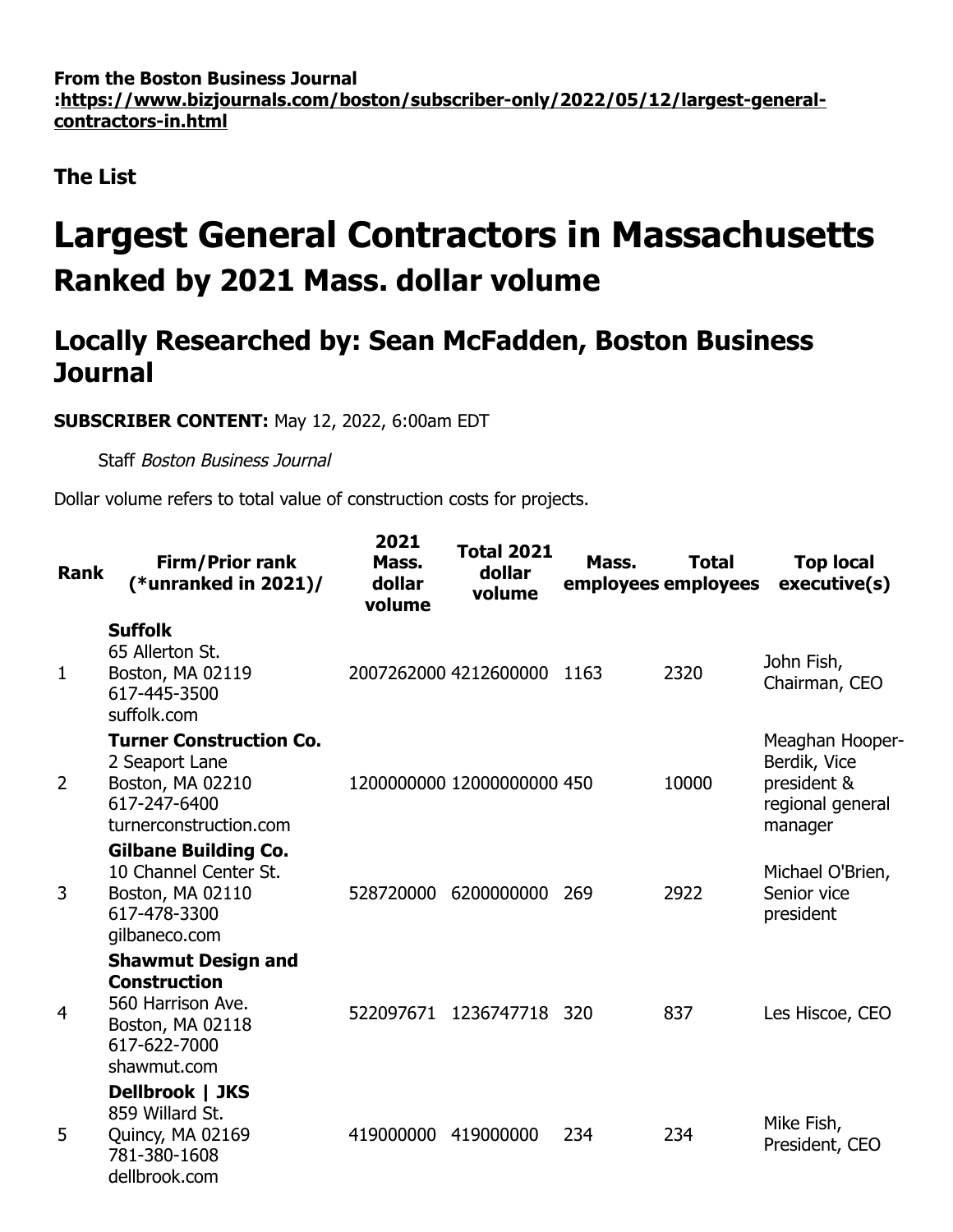| <b>Rank</b>    | <b>Firm/Prior rank</b><br>(*unranked in $2021$ )/                                                                          | 2021<br>Mass.<br>dollar<br>volume | <b>Total 2021</b><br>dollar<br>volume | Mass. | <b>Total</b><br>employees employees | <b>Top local</b><br>executive(s)                                                           |
|----------------|----------------------------------------------------------------------------------------------------------------------------|-----------------------------------|---------------------------------------|-------|-------------------------------------|--------------------------------------------------------------------------------------------|
| 6              | <b>Columbia</b><br>100 Riverpark Drive<br>North Reading, MA 01864<br>978-664-9500<br>columbiacc.com                        | 378400000                         | 386500000                             | 190   | 190                                 | Shaun Lover,<br>President                                                                  |
| $\overline{7}$ | <b>Callahan Construction</b><br><b>Managers</b><br>80 1st St.<br>Bridgewater, MA 02324<br>508-279-0012<br>callahan-inc.com | 368646501                         | 393019746                             | 208   | 216                                 | Patrick Callahan,<br>President                                                             |
| 8              | <b>DPR Construction</b><br>950 Winter St.<br>North Entrance<br>Waltham, MA 02451<br>617-945-7495<br>dpr.com                | 357690000                         | 7124000000                            | 181   | 8340                                | Patrick Cusson,<br><b>Business unit</b><br>leader                                          |
| 9              | <b>Skanska USA</b><br>101 Seaport Blvd.<br>Boston, MA 02210<br>617-574-1400<br>usa.skanskausa.com                          |                                   | 354941587 17217325228 357             |       | 7300                                | Bryan Northrop,<br>Executive vice<br>president/general<br>manager                          |
| 10             | Lee Kennedy Co. Inc.<br>122 Quincy Shore Drive<br>Quincy, MA 02171<br>617-825-6930<br>leekennedy.com                       | 341866702                         | 349534580                             | 205   | 205                                 | Lee Michael<br>Kennedy,<br>President, CEO                                                  |
| 11             | <b>Commodore Builders</b><br>404 Wyman St.<br>Waltham, MA 02451<br>617-614-3500<br>commodorebuilders.com                   | 340410000 340410000               |                                       | 180   | 180                                 | Joseph Albanese,<br><b>CEO Thomas</b><br>Comeau,<br>President/COO                          |
| 12             | <b>Cranshaw Construction</b><br>2310 Washington St.<br>Newton, MA 02462<br>617-965-7300<br>cranshaw.com                    | 300821000                         | 301300000                             | 92    | 92                                  | <b>Andrew Bisbee</b><br>Tom Burke Jeff<br><b>Fishbone Chris</b><br>Iannelli,<br>Principals |
| 13             | The BOND Cos.<br>10 Cabot Road<br>Medford, MA 02155<br>617-387-3400<br>bondbrothers.com                                    | 276698774 462938728               |                                       | 400   | 600                                 | Tony Bond,<br><b>CEO/President</b>                                                         |
| 14             | <b>Structure Tone</b><br>711 Atlantic Ave.<br>Boston, MA 02111<br>617-348-2800<br>stobuildinggroup.com/boston/             |                                   | 215801515 9510000000                  | 146   | 4219                                | David Kempton,<br>Senior regional<br>vice president                                        |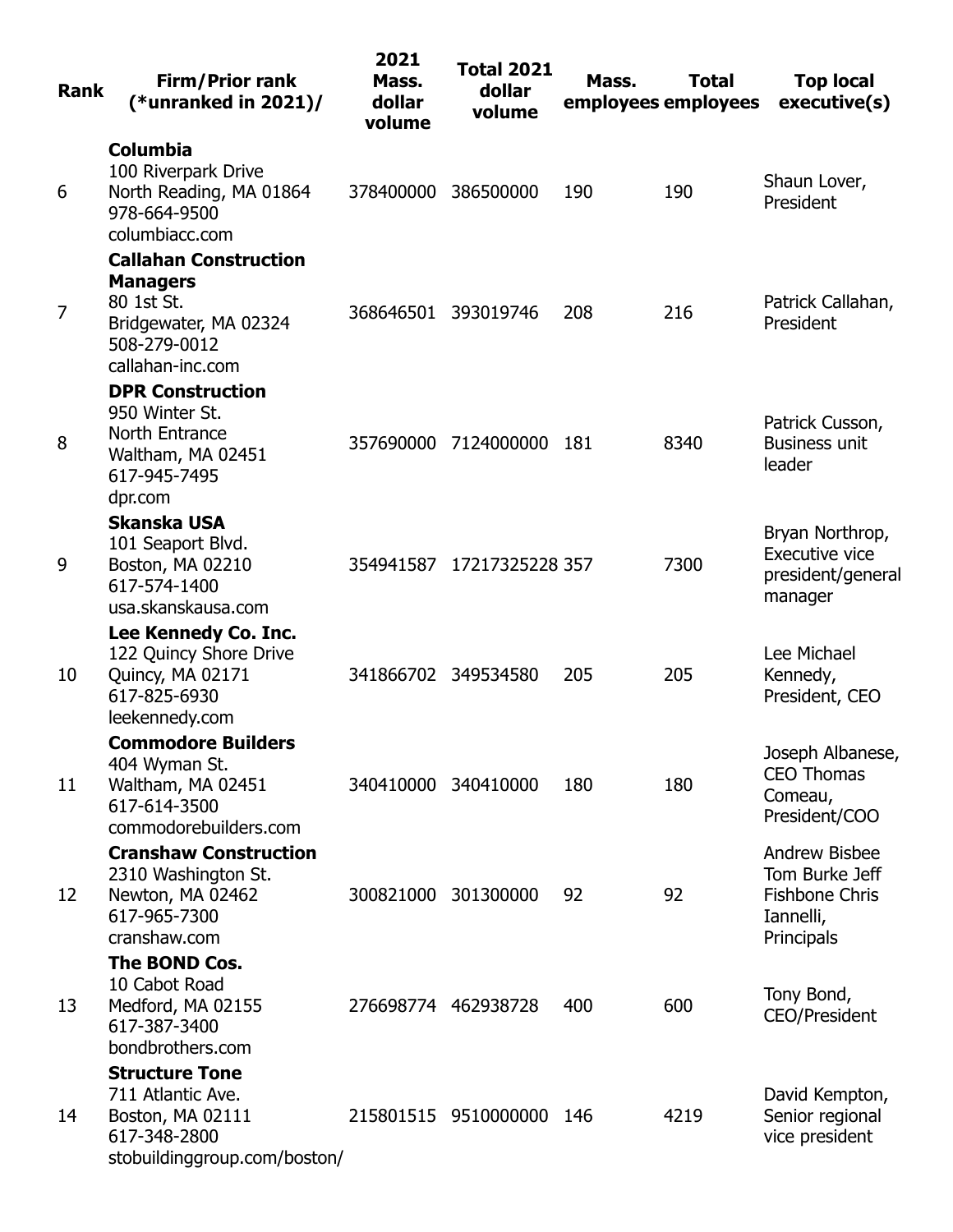| <b>Rank</b> | <b>Firm/Prior rank</b><br>(*unranked in $2021$ )/                                                                                                  | 2021<br>Mass.<br>dollar<br>volume | <b>Total 2021</b><br>dollar<br>volume | Mass. | <b>Total</b><br>employees employees | <b>Top local</b><br>executive(s)               |
|-------------|----------------------------------------------------------------------------------------------------------------------------------------------------|-----------------------------------|---------------------------------------|-------|-------------------------------------|------------------------------------------------|
| 15          | <b>NEI General Contracting</b><br>27 Pacella Park Drive<br>Randolph, MA 02368<br>781-356-7666<br>neigc.com                                         | 205641100                         | 273824531                             | 133   | 191                                 | Josef Rettman,<br>President                    |
| 16          | <b>Dimeo Construction Co.</b><br>88 Black Falcon Ave.<br>Boston, MA 02210<br>617-502-3080<br>dimeo.com                                             | 149000000                         | 417500000                             | 85    | 265                                 | Bradford Dimeo,<br>President, CEO              |
| 17          | <b>Colantonio Inc.</b><br>16 Everett St.<br>Holliston, MA 01746<br>508-429-8666<br>colantonioinc.com                                               | 128009000                         | 128009000                             | 98    | 98                                  | <b>Francis</b><br>Colantonio,<br>Chairman, CEO |
| 18          | <b>Construction</b><br><b>Management &amp; Builders</b><br>Inc. $(CM&B)$<br>85 Sam Fonzo Drive<br>Beverly, MA 01915<br>781-246-9400<br>cmbteam.com | 125000000                         | 200000000                             | 80    | 100                                 | Sean Fahy,<br>President                        |
| 19          | <b>Campanelli Construction</b><br>1 Campanelli Drive<br>Braintree, MA 02184<br>781-849-1440<br>campanelli.com                                      | 123168496                         | 123168496                             | 53    | 53                                  | Russell Dion,<br>President of<br>construction  |
| 20          | <b>Timberline Construction</b><br>Corp.<br>300 Pine St.<br>Canton, MA 02021<br>339-502-5000<br>timberlineconstruction.com                          | 117000000                         | 125000000                             | 72    | 72                                  | Steven Kelly, CEO                              |
| 21          | <b>ARCO National</b><br><b>Construction New</b><br><b>England</b><br>30 Speen St.<br>Framingham, MA 01701<br>508-217-3131<br>arconational.com      |                                   | 111306202 3750000000                  | -21   | 1561                                | Chris Wilson, CEO                              |
| 22          | D.F. Pray Inc.<br>25 Anthony St.<br>Seekonk, MA 02771<br>508-336-3366<br>dfpray.com                                                                | 82000000                          | 85000000                              | 67    | 67                                  | Scott Pray,<br>President                       |